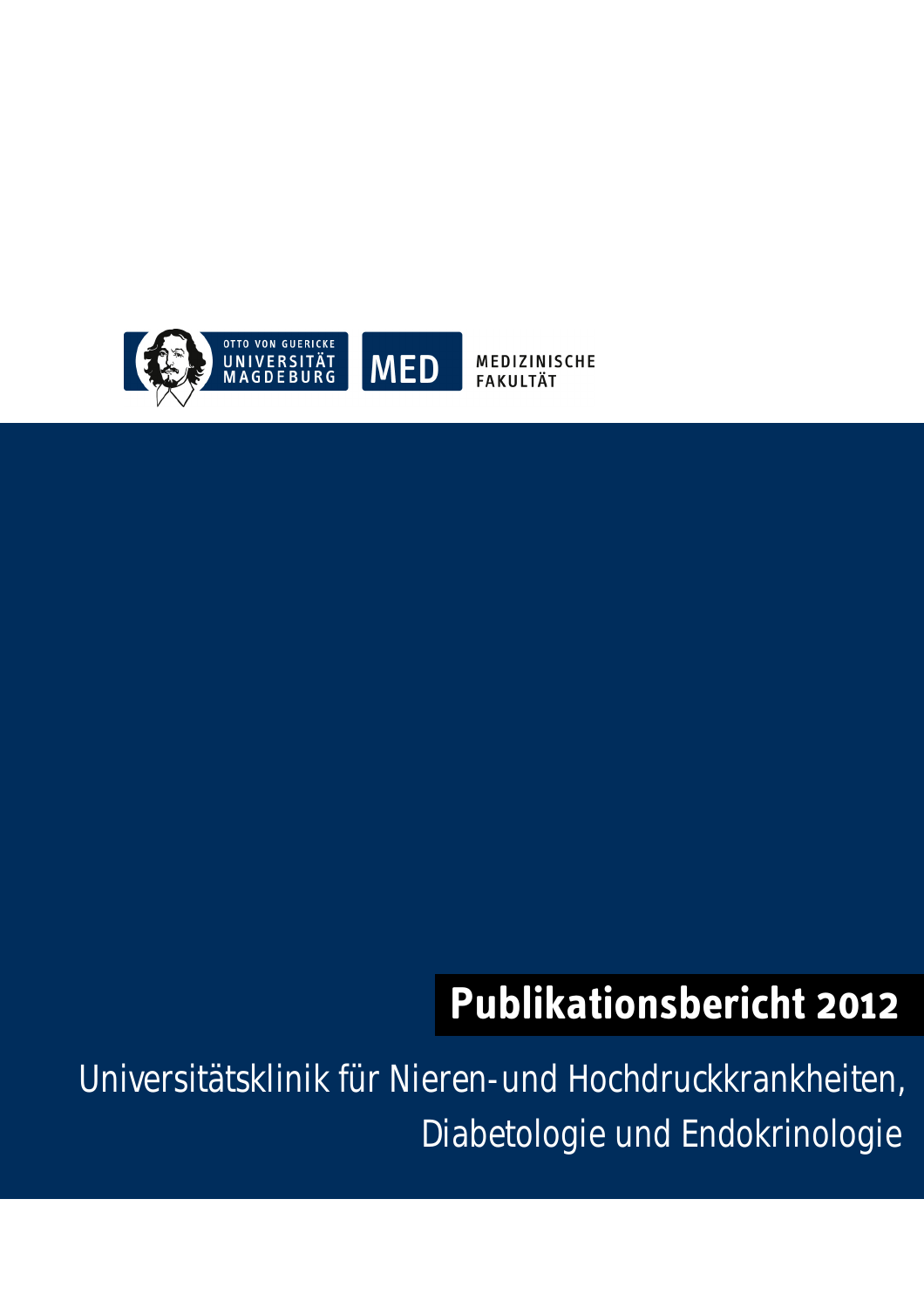# UNIVERSITÄTSKLINIK FÜR NIEREN- UND HOCHDRUCKKRANKHEITEN, DIABETOLOGIE UND ENDOKRINOLOGIE

Leipziger Str. 44, 39120 Magdeburg Tel. +49 (0)391 67 13236, Fax +49 (0)391 67 15440 knep@med.ovgu.de

# **1. Leitung**

Prof. Dr. med. Peter R. Mertens (Direktor)

# **2. Veröffentlichungen**

# *Begutachtete Zeitschriftenaufsätze*

## **Albert, Christian; Haase, Michael; Bellomo, Rinaldo; Mertens, Peter R.**

High cut-off and high-flux membrane haemodialysis in a patient with rhabdomyolysis-associated acute kidney injury [In: Critical care and resuscitation. - Strawberry Hills, NSW: Australasian Medical Publ., Bd. 14.2012, 2, S. 159-162;](http://www.cicm.org.au/journal_load.php?year=2012&month=june&page=159.php&title=159) 

**[... weitere Infos](http://www.cicm.org.au/journal_load.php?year=2012&month=june&page=159.php&title=159)** High%20cut-off%20and%20high-

flux%20membrane%20haemodialysis%20in%20a%20patient%20with%20rhabdomyolysisassociated%20acute%20kidney%20injury%0A%20%20%20%20; 2012

[Imp.fact.: 1,671]

# **Bagshaw, Sean M.; Haase, Michael; Haase-Fielitz, Anja; Bennett, Michael; Devarajan, Prasad; Bellomo, Rinaldo**

A prospective evaluation of urine microscopy in septic and non-septic acute kidney injury In: Nephrology, dialysis, transplantation. - Oxford: Oxford Univ. Press, Bd. 27.2012, 2, S. 582-588; **[... weitere Infos](http://ndt.oxfordjournals.org/content/27/2/582.abstract)**; 2012 [Imp.fact.: 3,396]

# **Brandt, Sabine; Mertens, Peter R.**

Epidermal growth factor receptor mediates injury in rapidly progressive glomerular disease In: International urology and nephrology. - Dordrecht [u.a.]: Springer Science + Business Media B.V., Bd. 44.2012, 3, S. 971-975; **[... weitere Infos](http://www.springerlink.com/content/d5hx872162x13p76/)**; 2012 [Imp.fact.: 1,471]

## **Djudjaj, Sonja; Chatziantoniou, Christos; Raffetseder, Ute; Guerrot, Dominique; Dussaule, Jean-Claude; Boor, Peter; Kerroch, Monique; Hanssen, Lydia; Brandt, Sabine; Dittrich, Annemarie; Ostendorf, Tammo; Floege, Jürgen; Zhu, Cheng; Lindenmeyer, Maja; Cohen, Clemens D.; Mertens, Peter R.**

Notch-3 receptor activation drives inflammation and fibrosis following tubulointerstitial kidney injury In: The journal of pathology. - Chichester [u.a.]: Wiley, Bd. 228.2012, 3, S. 286-299; **[... weitere Infos](http://onlinelibrary.wiley.com/doi/10.1002/path.4076/abstract)**; 2012 [Imp.fact.: 6,318]

# **Haase, Michael; Bellomo, Rinaldo; Haase-Fielitz, Anja**

Serum cystatin C may diagnose rather than predict acute kidney injury. Correspondence In: American journal of kidney diseases. - Philadelphia, Pa: Saunders, Bd. 59.2012, 4, S. 582; **[... weitere Infos](http://www.sciencedirect.com/science/journal/02726386)**; 2012 [Imp.fact.: 5,434]

# **Haase, Michael; Bellomo, Rinaldo; Story, David; Letis, Angela; Klemz, Katja; Matalanis, George; Seevanayagam, Siven; Dragun, Duska; Seeliger, Erdmann; Mertens, Peter R.; Haase-Fielitz, Anja**

Effect of mean arterial pressure, haemoglobin and blood transfusion during cardiopulmonary bypass on post-operative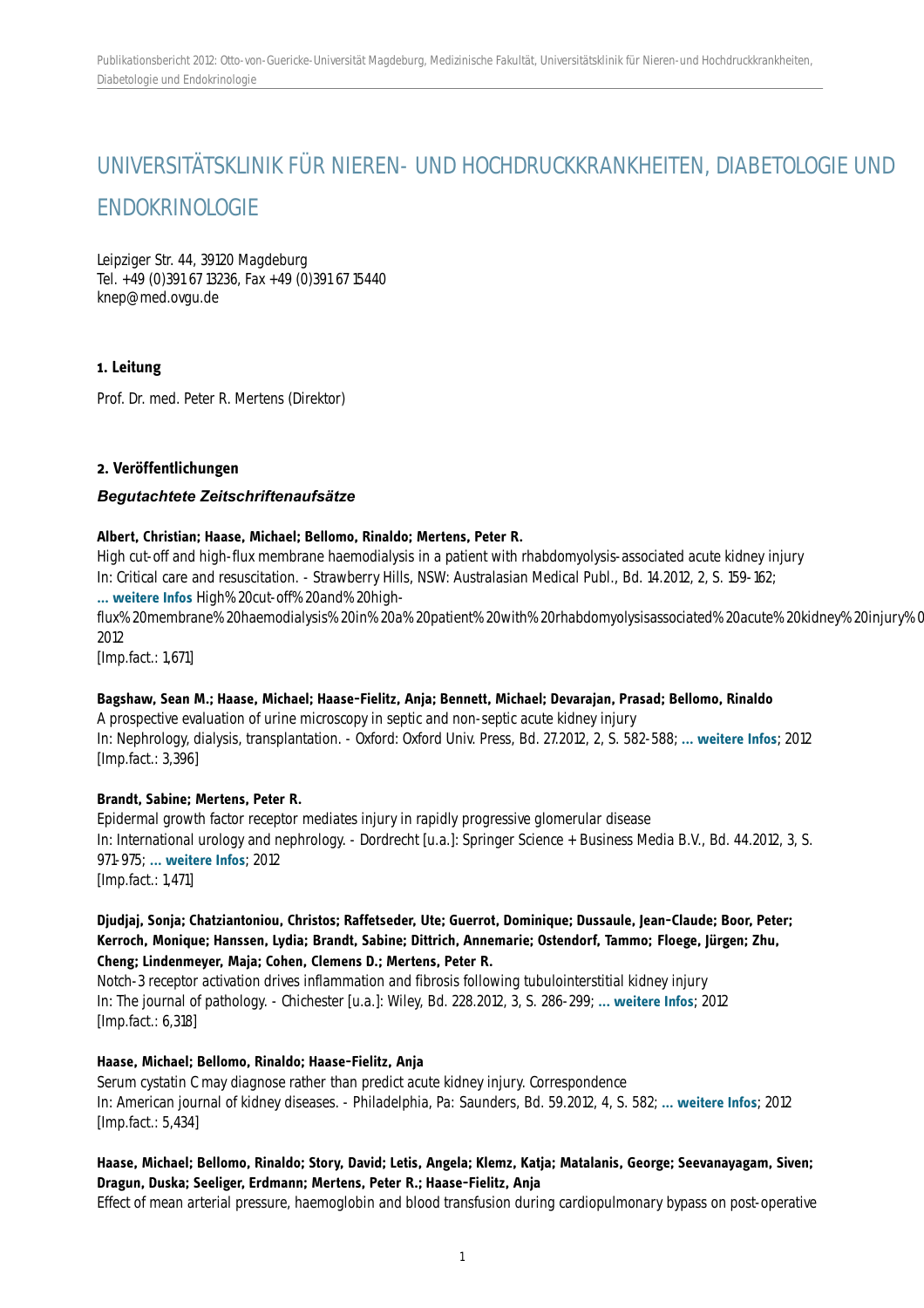acute kidney injury

In: Nephrology, dialysis, transplantation. - Oxford: Oxford Univ. Press, Bd. 27.2012, 1, S. 153-160; **[... weitere Infos](http://ndt.oxfordjournals.org/content/27/1/153.abstract)**; 2012 [Imp.fact.: 3,396]

# **Haase, Michael; Haase-Fielitz, Anja**

NGAL in der Früh- und Differenzialdiagnose der akuten Nierenschädigung - ein Paradigmenwechsel? In: Nieren- und Hochdruckkrankheiten. - München-Deisenhofen [i.e.] Deisenhofen: Dustri-Verl. Feistle, Bd. 41.2012, 10, S. 416-428; **[... weitere Infos](http://www.dustri.com/nc/de/deutschsprachige-zeitschriften/mag/nieren-und-hochdruckkrankheiten/vol/jahrgang-41/issue/oktober-11.html)**; 2012

## **Haase, Michael; Haase-Fielitz, Anja; Bellomo, Rinaldo**

Is there a need to reassess what defines acute kidney injury?. Correspondence In: American journal of respiratory and critical care medicine. - New York, NY: American Thoracic Society, Bd. 185.2012, 3, S. 343-344; **[... weitere Infos](http://ajrccm.atsjournals.org/content/185/3.toc)**; 2012 [Imp.fact.: 11,080]

## **Haase, Michael; Haase-Fielitz, Anja; Mertens, Peter R.**

A novel link: in children, cow milk processing may be causative of idiopathic membranous nephropathy In: International urology and nephrology. - Dordrecht [u.a.]: Springer Science + Business Media B.V., Bd. 44.2012, 2, S. 635-638; **[... weitere Infos](http://www.springerlink.com/content/xntu88714j35j644/)**; 2012 [Imp.fact.: 1,471]

## **Haase, Michael; Kellum, John A.; Ronco, Claudio**

Subclinical AKI - an emerging syndrome with important consequences [In: Nature reviews. - New York, NY: Nature Publ. GroupNature reviews / Nephrology, Bd. 8.2012, 12, S. 735-739;](http://www.nature.com/nrneph/journal/v8/n12/abs/nrneph.2012.197.html)  **[... weitere Infos](http://www.nature.com/nrneph/journal/v8/n12/abs/nrneph.2012.197.html)**; 2012 [Imp.fact.: 7,092]

#### **Haase-Fielitz, Anja; Plaß, Michael; Kuppe, Hermann; Hetzer, Roland; Ostland, Vaughn; Westphal, Sabine; Hoffmann, Juliane; Prowle, John; Mertens, Peter René; Westerman, Mark; Bellomo, Rinaldo; Haase, Michael**

Low preoperative hepcidin concentration as a risk factor for mortality after cardiac surgery: A pilot study In: The journal of thoracic and cardiovascular surgery. - St. Louis, Mo: Mosby, Bd. 144.2012; 2012 [Imp.fact.: 3,406]

# **Mertens, Peter R.; Martin, Ina V.; Frye, Björn C.; Rauen, Thomas; Strauch, Sonja; Pabst, Melanie; Geier, Andreas**

Rat Mrp2 gene expression is regulated by an interleukin-1[beta]-stimulated biphasic response with enhanced transcription and subcellular shuttling of YB-

In: European journal of cell biology. - Amsterdam: Elsevier, Bd. 91.2012, 6/7, S. 533-541; **[... weitere Infos](http://www.sciencedirect.com/science/journal/01719335)**; 2012 [Imp.fact.: 2,806]

#### **Motzkau, Markus; Meyer, Peter; Mertens, Peter R.; Klose, Silke**

Monogenic diabetes in a family with 2 unknown HNF-4A gene mutations In: Experimental and clinical endocrinology & diabetes. - Stuttgart: Thieme, Bd. 120.2012, 2, S. 89-90; **[... weitere Infos](https://www.thieme-connect.de/ejournals/abstract/eced/doi/10.1055/s-0031-1284378)**; 2012

[Imp.fact.: 1,693]

# **Prowle, John R.; Calzavacca, Paolo; Licari, Elisa; Ligabo, Emmanuela Valentina; Echeverri, Jorge E.; Haase, Michael; Haase-Fielitz, Anja; Bagshaw, Sean M.; Devarajan, Prasad; Bellomo, Rinaldo**

Pilot double-blind, randomized controlled trial of short-term atorvastatin for prevention of acute kidney injury after cardiac surgery

In: Nephrology. - Victoria: Blackwell Science, Bd. 17.2012, 3, S. 215-224; **[... weitere Infos](http://onlinelibrary.wiley.com/doi/10.1111/j.1440-1797.2011.01546.x/abstract)**; 2012 [Imp.fact.: 1,311]

# **Prowle, John R.; Ostland, Vaughn; Calzavacca, Paolo; Licari, Elisa; Ligabo, E. Valentina; Echeverri, Jorge E.; Bagshaw, Sean M.; Haase-Fielitz, Anja; Haase, Michael; Westerman, Mark; Bellomo, Rinaldo**

Greater increase in urinary hepcidin predicts protection from acute kidney injury after cardiopulmonary bypass